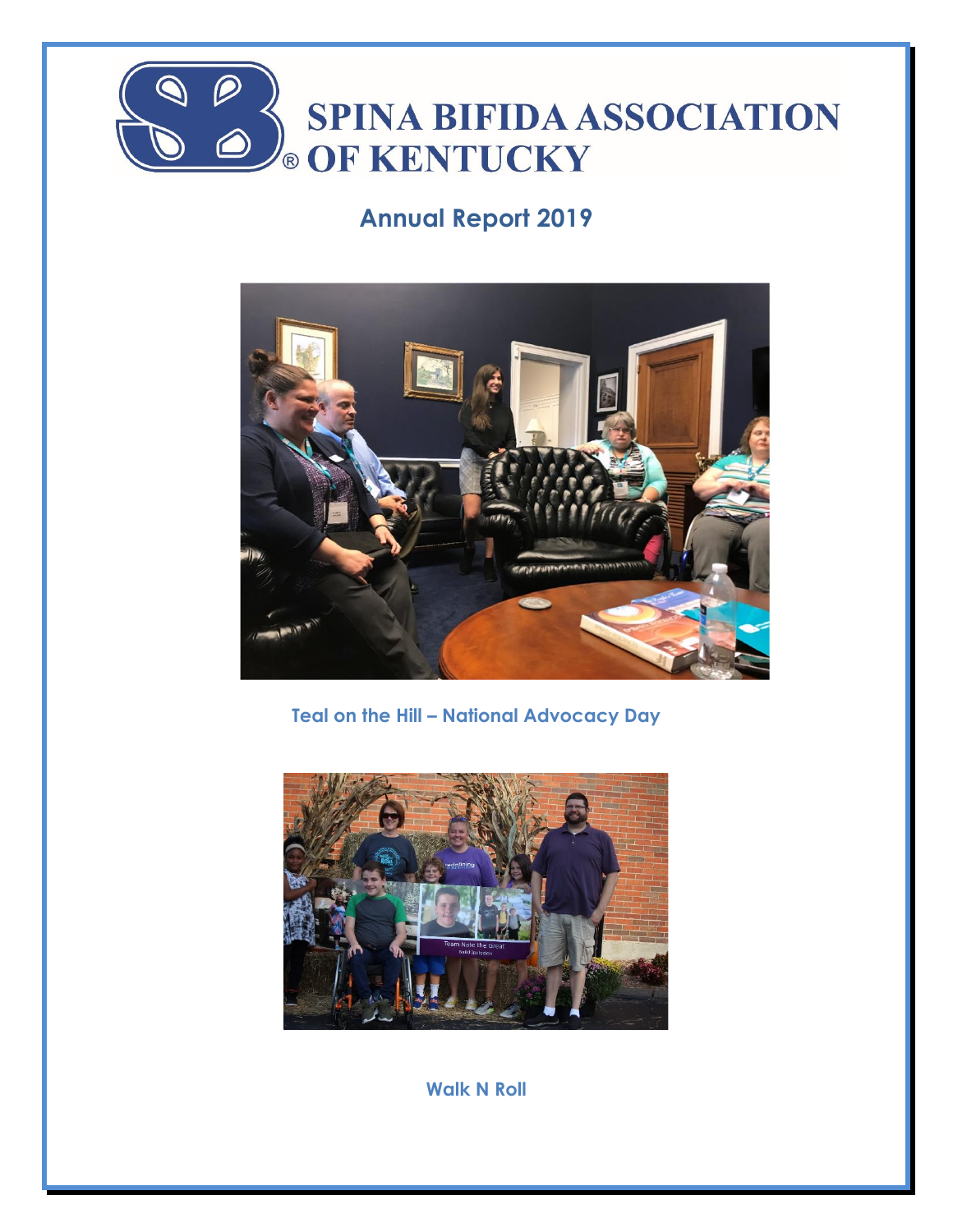#### **Mission**

The mission of the Spina Bifida Association of Kentucky is to build a better and brighter future for all *those* impacted by Spina Bifida.

### **History**

The Spina Bifida Association of Kentucky's (SBAK) mission is to build a better and brighter future for all *those* impacted by Spina Bifida. SBAK was founded in 1983 by two mothers of children affected by Spina Bifida, who were searching for a support and resource network for families. Over the past 36 years, SBAK has evolved into a thriving and successful organization helping both children and adults affected by Spina Bifida in every corner of The Commonwealth and Southern Indiana.

Over the past eight years, SBAK has grown as an organization to meet the growing and everchanging needs of our families across Kentucky. In 2011, the addition of an SBAK Lexington office allowed us to increase program outreach efforts in Eastern Kentucky where the rate of neural tube defects is the highest in the nation.

Because The Spina Bifida Association of Kentucky is the only organization in the state that focuses solely and deeply on all issues related to Spina Bifida, we are highly effective in reaching a receptive audience.

The accomplishments and growth of SBAK are the direct result of the commitment, enthusiasm and dedication of many supporters. In 2020, SBAK looks forward to reaching more individuals living with Spina Bifida, their families' caregivers and supporters. The Spina Bifida Association of Kentucky can accomplish all that we do because of the donation of time and dollars from individuals like you.

# **Spina Bifida Facts**

- Spina Bifida means "split spine."
- Spina Bifida is a neural tube defect that happens in the first 28 days of pregnancy.
- One out of every 1,300 babies born in the United States each year have Spina Bifida.
- In Kentucky, more than two out of every 1,300 babies are born with Spina Bifida.
- Spina Bifida is the most common permanently disabling birth defect.
- The effects of the Spina Bifida vary from minor back problems to paralysis, hydrocephalus, learning issues and bowel and bladder dysfunction.
- Research studies indicate that if a woman takes 400 mg of folic acid, a B vitamin, daily before becoming pregnant and during the first three months of pregnancy, the number of births involving Spina Bifida could be reduced by 70 %.

# **ACCOMPLISHMENTS**

In this year the Spina Bifida Association of KY intensified efforts to support individuals living with Spina Bifida, their families, friends, caregivers and the professionals who work with them. In addition, SBAK also seeks to educate the public about Spina Bifida. During 2019, SBAK has:

- Collaborated with other organizations and other interested partners to serve the needs of the Spina Bifida Community.
- Educated the public, physicians and other health professional about Spina Bifida.
- Operated support services to assist individuals with Spina Bifida, their families and caregivers.
- Advocated for public policies that increase government funding for Spina Bifida research, education programs, and support services.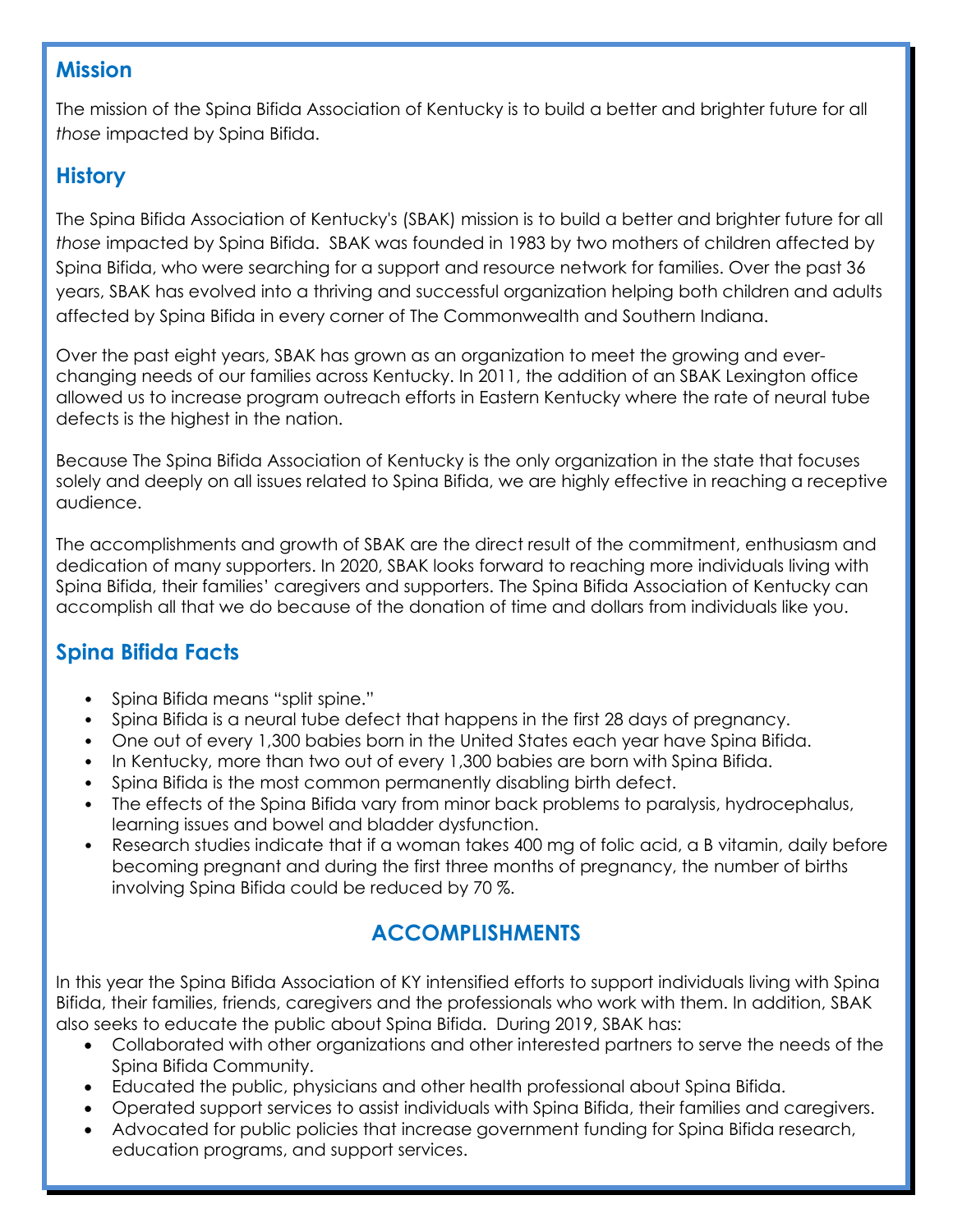# **2019 Year In Review**

SPINA BIFIDA ASSOCIAITON OF KENTUCKY

- Over 100 attendees at the Spina Bifida Association of Kentucky Regional Conference.
- Provided financial assistance to 25 individuals to attend the SBAK Regional Conference.
- Funded 34 families to attend Camp for Courageous Kids a camp specifically for children with special needs - for a weekend retreat.
- 1,300 individuals, families, and professionals received the quarterly SBAK Newsletter.
- Hosted 12 playgroups for children ages 0-6 with Spina Bifida and their families across Kentucky and Southern Indiana.
- Hosted 7 Giving Back Group Programs in Louisville and Lexington
- Hosted 8 Growing Up with Spina Bifida programs for school aged children and their parents and siblings in the Louisville and Lexington area.
- Hosted 3 Walk-n-Roll Awareness Fundraising Campaigns across the state with over 600 people in attendance.
- Attened the National Advocacy Day at Teal on The Hill in Washington D.C. with 7 representatives from Kentucky including SBAK staff, adults with Spina Bifida, and parents of children with Spina Bifida.
- 300 attendees at the 5 Holiday Parties across Kentucky with every child receiving a gift from Santa.
- 4 Appearances by staff on local news stations to spread awareness and promote **SBAK's mission**



Newborn Outreach

**Visits** 

Programs hosted across the state

103

Volunteers supporting programs and events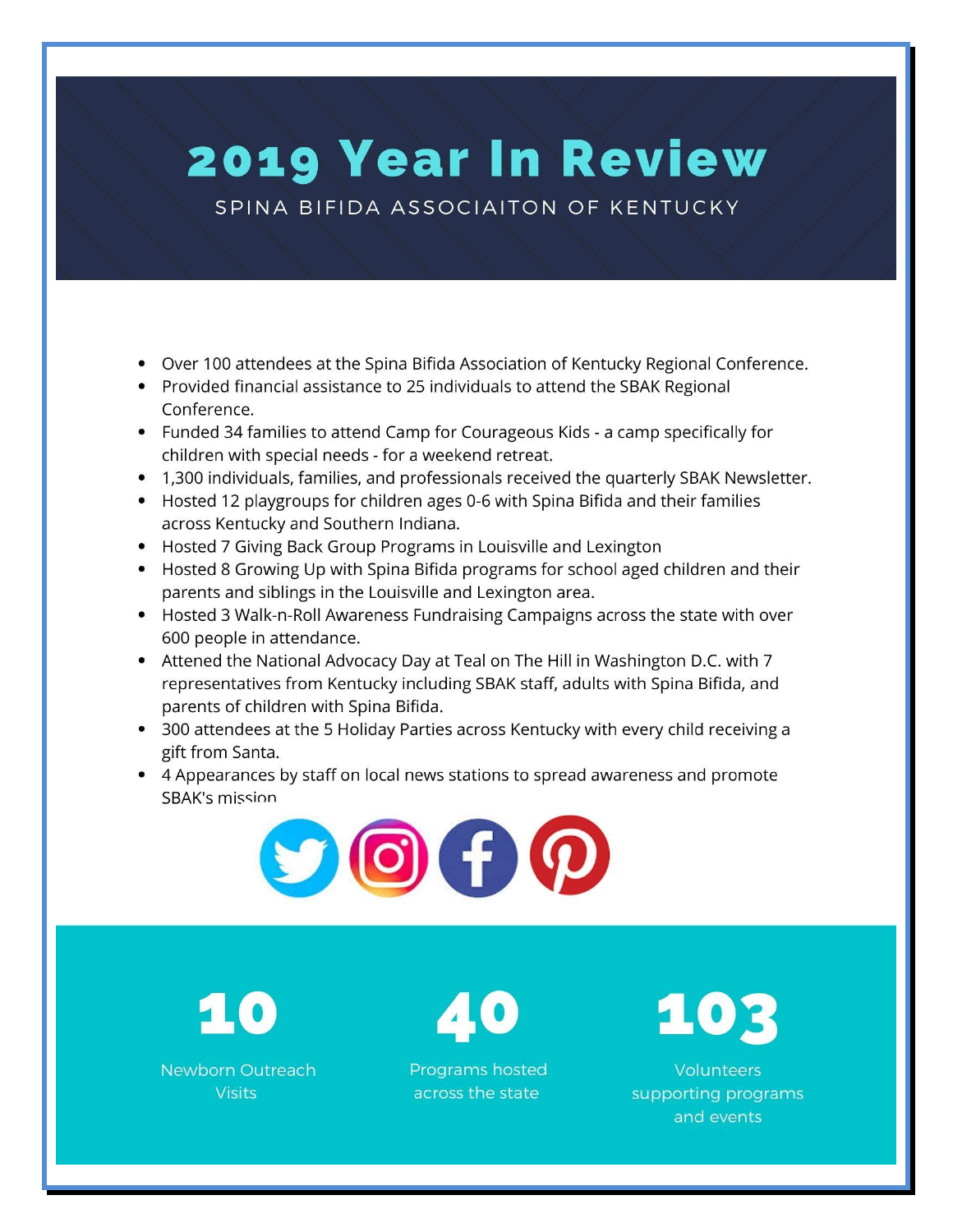| 2019 Income: Where does the money come from? (unaudited) |              |
|----------------------------------------------------------|--------------|
| <b>Fund Raising Events</b>                               | \$66,035     |
| <b>Grants and Partnerships</b>                           | \$66,466     |
| <b>General Donations</b>                                 | \$38,661     |
| In-Kind Donations                                        | \$14,880     |
| Program Revenue – Conference                             | \$2,732      |
| Interest Income and Sales                                | <b>\$575</b> |
| Total                                                    | \$189,349    |
| 2019 Expenses: Where does the money go? (unaudited)      |              |
| Programs & Services                                      | \$170,233    |
| Fundraising                                              | \$24,967     |
| General/Administrative                                   | \$31,777     |
| Total                                                    | \$226,977    |
| Net Assets Beginning of 2019                             | \$127,574    |
| Net Assets end of 2019                                   | \$89,946     |

#### **Financial Report\***

\***Complete copy of our audited financial statements is available on request.**

#### **Make a Donation to Support SBAK**

**[www.sbak.org](http://www.sbak.org/)**

A Special Thank You to all of our individual, corporate and foundation donors during the past year. Without you none of our work is possible.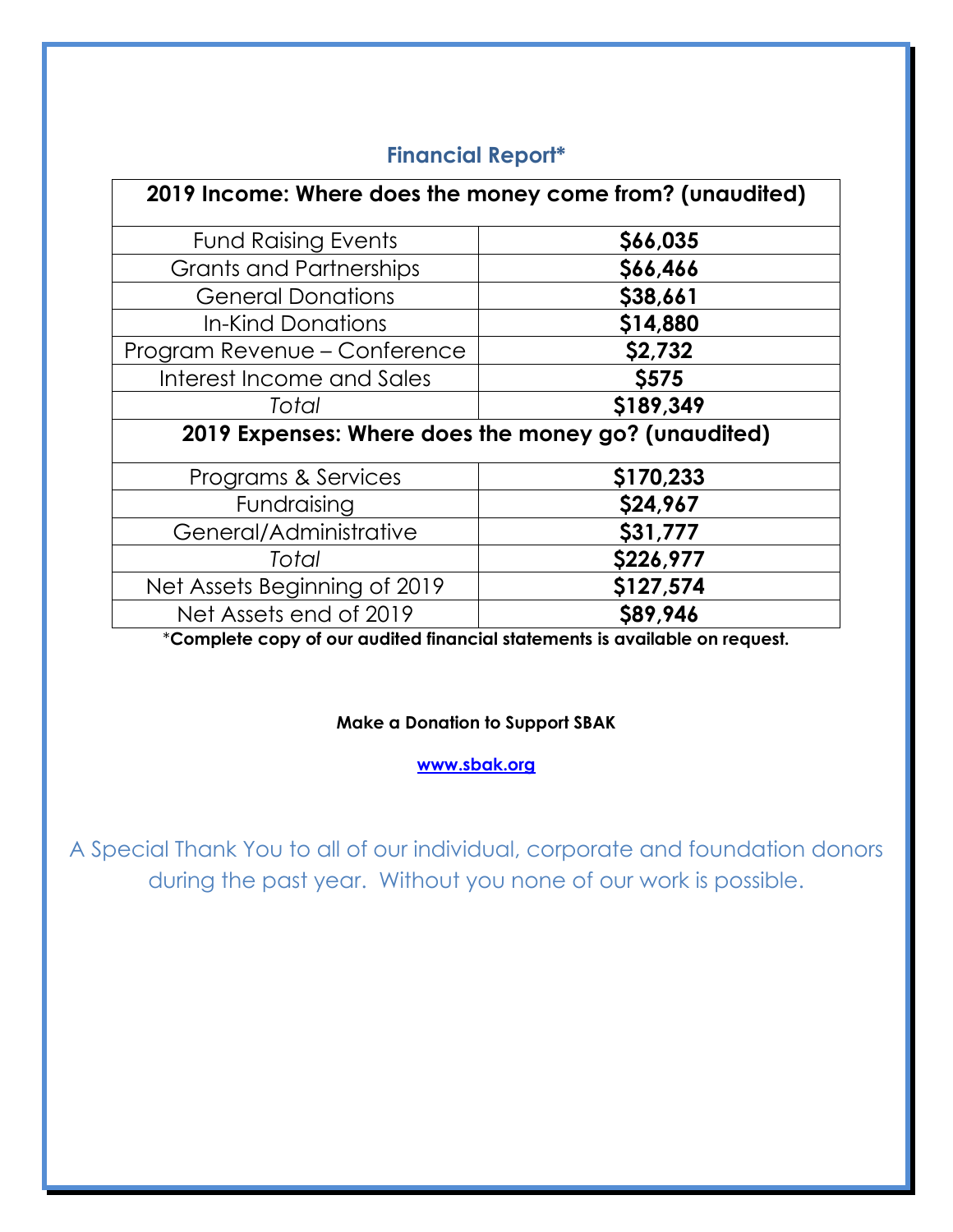#### **2019 Board of Directors**

**Amy Sugg** *Board Chair* Norton Children's Hospital - 231 E Chestnut St, Louisville, KY 40202 Director of Operations

**Lance Williams** *Board Treasurer* Blue and Co. - 2650 Eastpoint Pkwy Suite 100, Louisville, KY 40223 Senior Accountant

**Cindy Pryor** *Board Secretary* **Program Committee Chair** Administrative Assistant II Humana – 515 W. Market Street, Louisville KY 40202

**Erin Straub** *Board Member* Summit Financial Group Operations Process Director/Manager 3108 Setting Sun Court, Crestwood, KY 40014

**Colleen Payne** *Board Member* 6612 Rockview Way, Louisville, KY 40299 MS, MRC

**Beth Bryant** *Board Member* Adult with Spina Bifida

**Michelle Gerken** *Board Member* Eastern Kentucky University - 521 Lancaster Ave, Richmond, KY 40475 Associate Professor, EKU

**Belinda Coyle** *Board Member* Coloplast - Traveling Sales (no office) Territory Manager KY/IN